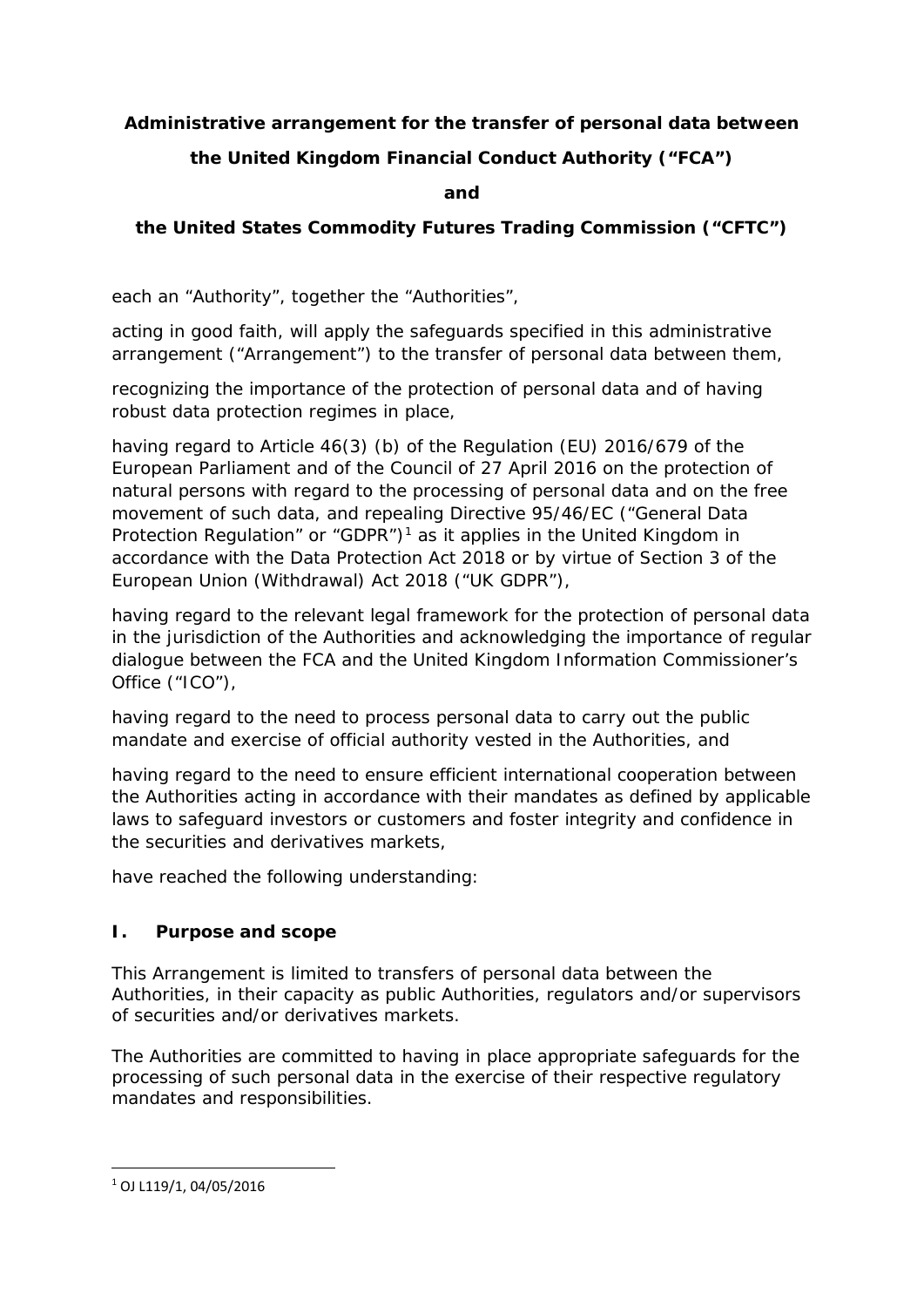Each Authority confirms that it can and will act consistent with this Arrangement and that it has no reason to believe that existing applicable legal requirements prevent it from doing so.

This Arrangement is intended to supplement existing information sharing arrangements or memoranda that may exist between the Authorities, and to be applicable in different contexts, including information that may be shared for supervisory or enforcement related purposes.

While this Arrangement is specifically intended to provide safeguards for personal data transfers, it is not the only means by which personal data may be transferred, nor does it prohibit an Authority from transferring personal data pursuant to a relevant agreement, another relevant arrangement, or a process separate to this Arrangement, for example pursuant to an applicable adequacy decision.

Effective and enforceable data subject rights are available to Data Subjects under applicable legal requirements in the jurisdiction of each Authority, however this Arrangement does not create any legally binding obligations, confer any legally binding rights, nor supersede domestic law. The Authorities have implemented, within their respective jurisdictions, the safeguards set out in Section III of this Arrangement in a manner consistent with applicable legal requirements. Authorities provide safeguards to protect personal data through a combination of laws, regulations and their internal policies and procedures.

## **II. Definitions**

For the purposes of this Arrangement:

- a) **"applicable legal requirements"** means the relevant legal framework for the protection of personal data applicable to each Authority;
- b) **"criminal data"** means personal data relating to criminal convictions and offences or related security measures;
- c) **"onward transfer"** means the transfer of personal data by a receiving Authority to a third party in another country when that transfer is not covered by an adequacy decision from or recognised by the United Kingdom;
- d) "**personal data"** means any information relating to an identified or identifiable natural person ("Data Subject") within the scope of this Arrangement; an identifiable natural person is one who can be identified, directly or indirectly, in particular by reference to an identifier such as a name, an identification number, location data, an online identifier or to one or more factors specific to the physical, physiological, genetic, mental, economic, cultural or social identity of that natural person;
- e) "**personal data breach"** means a breach of data security leading to the accidental or unlawful destruction, loss, alteration, unauthorised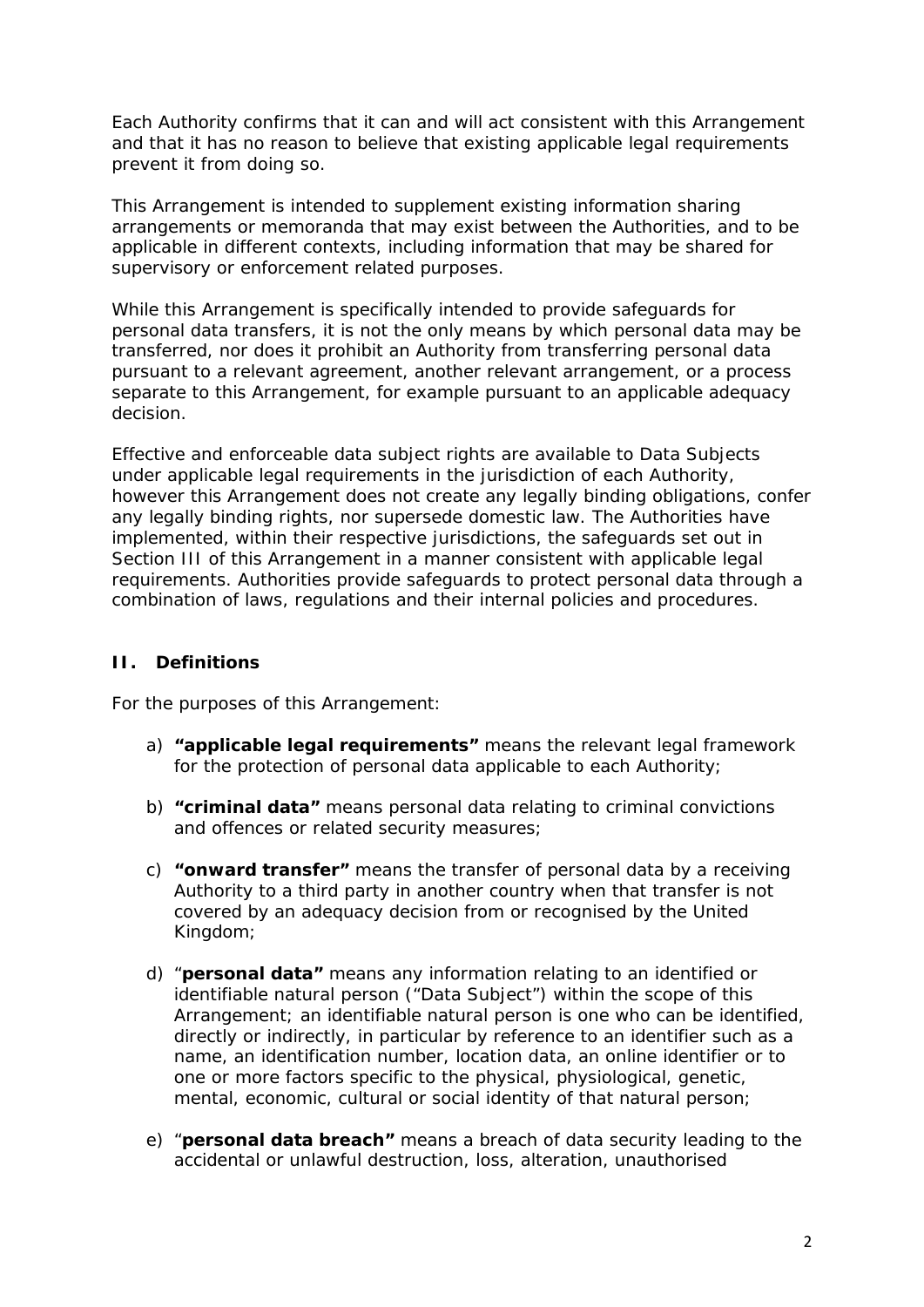disclosure of, or access to, personal data transmitted, stored or otherwise processed;

- f) **"processing"** means any operation or set of operations performed on personal data, whether or not by automated means, such as collection, recording, organisation, structuring, storage, adaptation or alteration, retrieval, consultation, use, disclosure by transmission, dissemination or otherwise making available, alignment or combination, restriction, erasure or destruction;
- g) "**professional secrecy**" means the general legal obligation of an Authority not to disclose non-public information received in an official capacity;
- h) "**profiling**" means automated processing of personal data consisting of the use of personal data to evaluate certain personal aspects relating to a natural person;
- i) **UK GDPR Data Subject Rights**: The UK GDPR generally provides the following Data Subject Rights:
	- i. **"right not to be subject to automated decisions, including profiling"** means a Data Subject's right not to be subject to legal decisions being made concerning him or her based solely on automated processing;
	- ii. **"right of access"** means a Data Subject's right to obtain from an Authority confirmation as to whether or not personal data concerning him or her are being processed, and where that is the case, to access the personal data;
	- iii. **"right of erasure"** means a Data Subject's right to have his or her personal data erased by an Authority where the personal data are no longer necessary for the purposes for which they were collected or processed, or where the data have been unlawfully collected or processed;
	- iv. "**right of information**" means a Data Subject's right to receive information on the processing of personal data relating to him or her in a concise, transparent, intelligible and easily accessible form;
	- v. "**right of objection"** means a Data Subject's right to object, on grounds relating to his or her particular situation, at any time to processing of personal data concerning him or her by an Authority, except in cases where there are compelling legitimate grounds for the processing that override the grounds put forward by the Data Subject or for the establishment, exercise or defence of legal claims;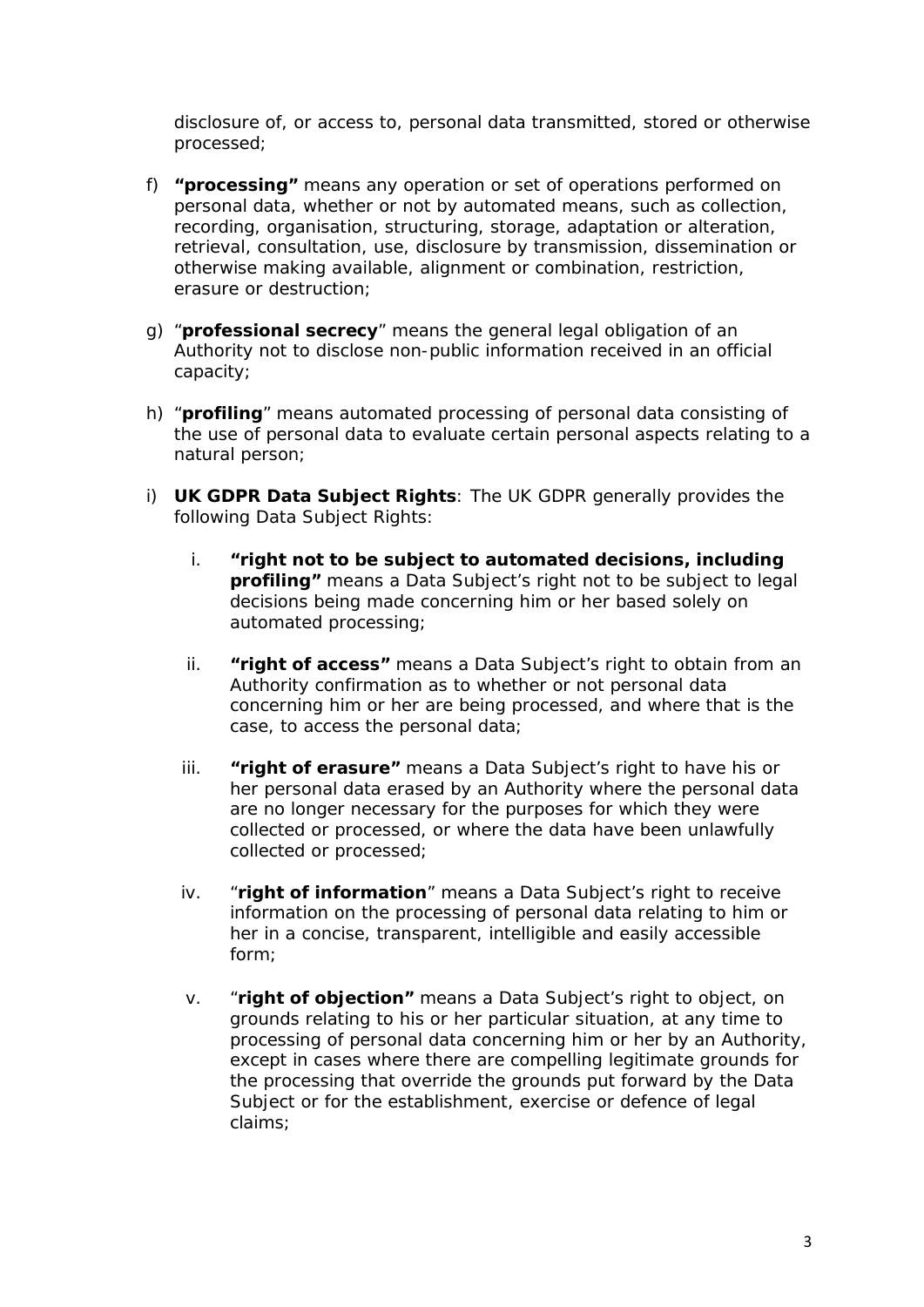- vi. **"right of rectification"** means a Data Subject's right to have the Data Subject's inaccurate personal data corrected or completed by an Authority without undue delay;
- vii. **"right of restriction of processing"** means a Data Subject's right to restrict the processing of the Data Subject's personal data where the personal data are inaccurate, where the processing is unlawful, where the Authority no longer needs the personal data for the purposes for which they were collected or where the personal data cannot be deleted;
- j) **"sharing of personal data"** means the sharing of personal data by a receiving Authority with a third party in its country.

## **III. Personal data protection safeguards**

1. **Purpose limitation**: The Authorities have regulatory mandates and responsibilities which include protecting investors or customers and fostering integrity and confidence in securities and/or derivatives markets. Personal data are transferred between the Authorities to support these responsibilities and are not transferred for other purposes such as for marketing or commercial reasons.

The transferring Authority will transfer personal data only for the legitimate and specific purpose of assisting the receiving Authority to fulfil its regulatory mandate and responsibilities, which include regulating, administering, supervising, enforcing and securing compliance with the securities or derivatives laws in its jurisdiction. The receiving Authority will not further process the personal data in a manner that is incompatible with these purposes, nor with the purpose that may be set out in any request for the information.

2. **Data quality and proportionality**: The transferring Authority will only transfer personal data that are adequate, relevant and limited to what is necessary for the purposes for which they are transferred and further processed.

The transferring Authority will ensure that to the best of its knowledge the personal data that it transfers are accurate and, where necessary, up to date. Where an Authority becomes aware that personal data it has transferred to, or received from, another Authority is incorrect, it will advise the other Authority about the incorrect data. The respective Authorities will, having regard to the purposes for which the personal data have been transferred and further processed, supplement, erase, block, correct or otherwise rectify the personal data, as appropriate.

3. **Transparency**: Each Authority will provide general notice to Data Subjects about: (a) how and why it may process and transfer personal data; (b) the type of entities to which such data may be transferred; (c) the rights available to Data Subjects under the applicable legal requirements, including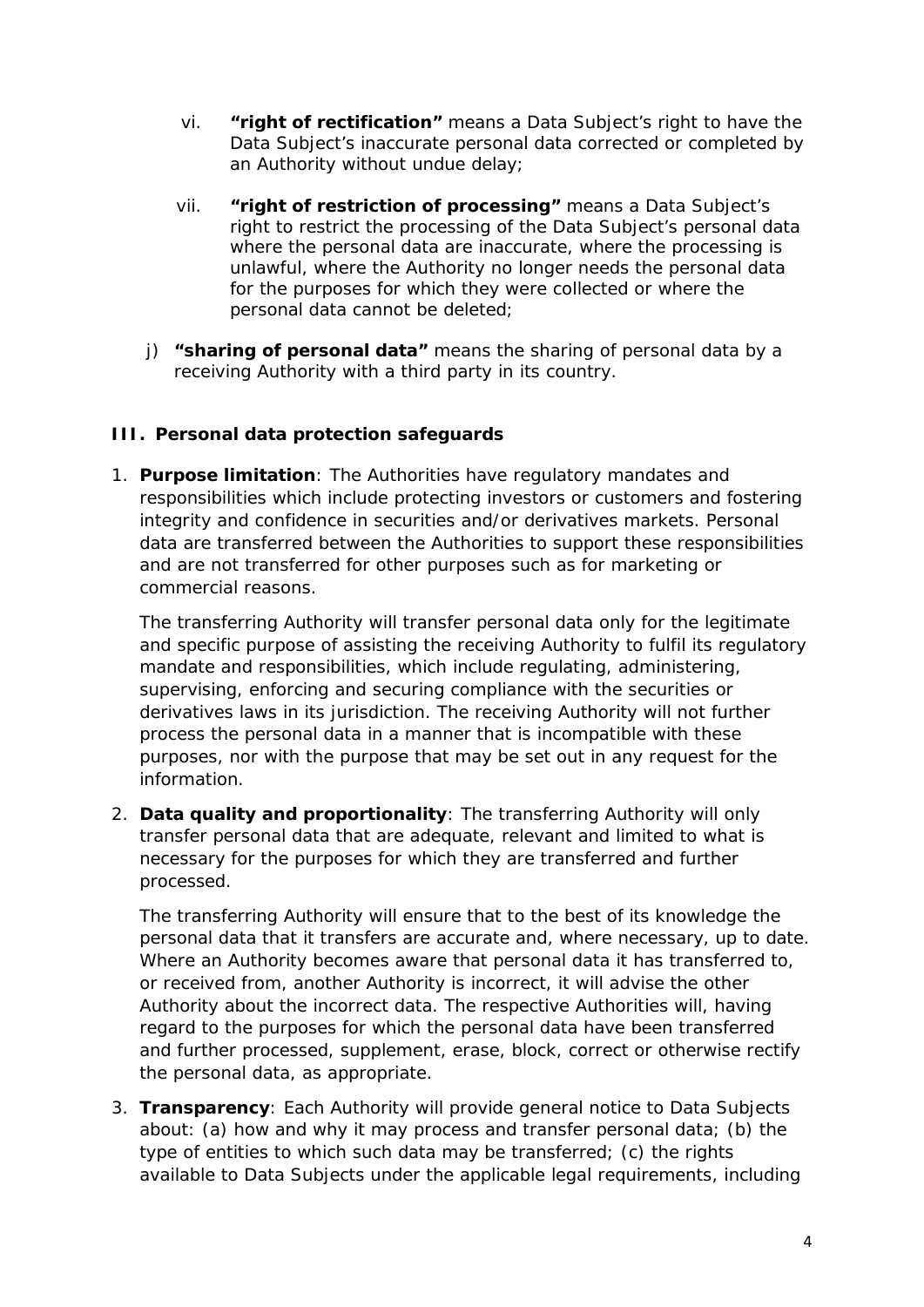how to exercise those rights; (d) information about any applicable delay or restrictions on the exercise of such rights, including restrictions that apply in the case of cross-border transfers of personal data; and (e) contact details for submitting a dispute or claim.

This notice will be effected by the publishing of this information by each Authority on its website along with this Arrangement.

Individual notice will be provided to Data Subjects by the FCA in accordance with notification requirements and applicable restrictions in the UK GDPR.

4. **Security and confidentiality:** Each receiving Authority will have in place appropriate technical and organisational measures to protect personal data that are transferred to it against accidental or unlawful access, destruction, loss, alteration, or unauthorised disclosure. Such measures will include appropriate administrative, technical and physical security measures. These measures may include, for example, marking information as personal data, restricting who has access to personal data, providing secure storage of personal data, or implementing policies designed to ensure personal data are kept secure and confidential.

In the case where a receiving Authority becomes aware of a personal data breach, it will inform the transferring Authority as soon as possible and use reasonable and appropriate means to remedy the personal data breach and minimize the potential adverse effects.

#### 5. **Safeguards Relating to UK GDPR Data Subject Rights:**

The Authorities will apply the following safeguards to personal data transferred under this Arrangement:

The Authorities will have in place appropriate measures which they will follow, such that, upon request from a Data Subject, an Authority will (1) identify any personal data it has transferred to another Authority pursuant to this Arrangement, (2) provide general information, including on an Authority's website, about safeguards applicable to transfers to other Authorities, and (3) provide access to the personal data and confirm that the personal data are complete, accurate and, if applicable, up to date.

Each Authority will allow a Data Subject who believes that his or her personal data are incomplete, inaccurate, outdated or processed in a manner that is not in accordance with applicable legal requirements or consistent with the safeguards set out in this Arrangement to make a request directly to such Authority for any rectification, erasure, restriction of processing, or blocking of the data.

Each Authority, in accordance with the applicable legal requirements, will address in a reasonable and timely manner a request from a Data Subject concerning the rectification, erasure, restriction of processing or objection to processing of his or her personal data. An Authority may take appropriate steps, such as charging reasonable fees to cover administrative costs or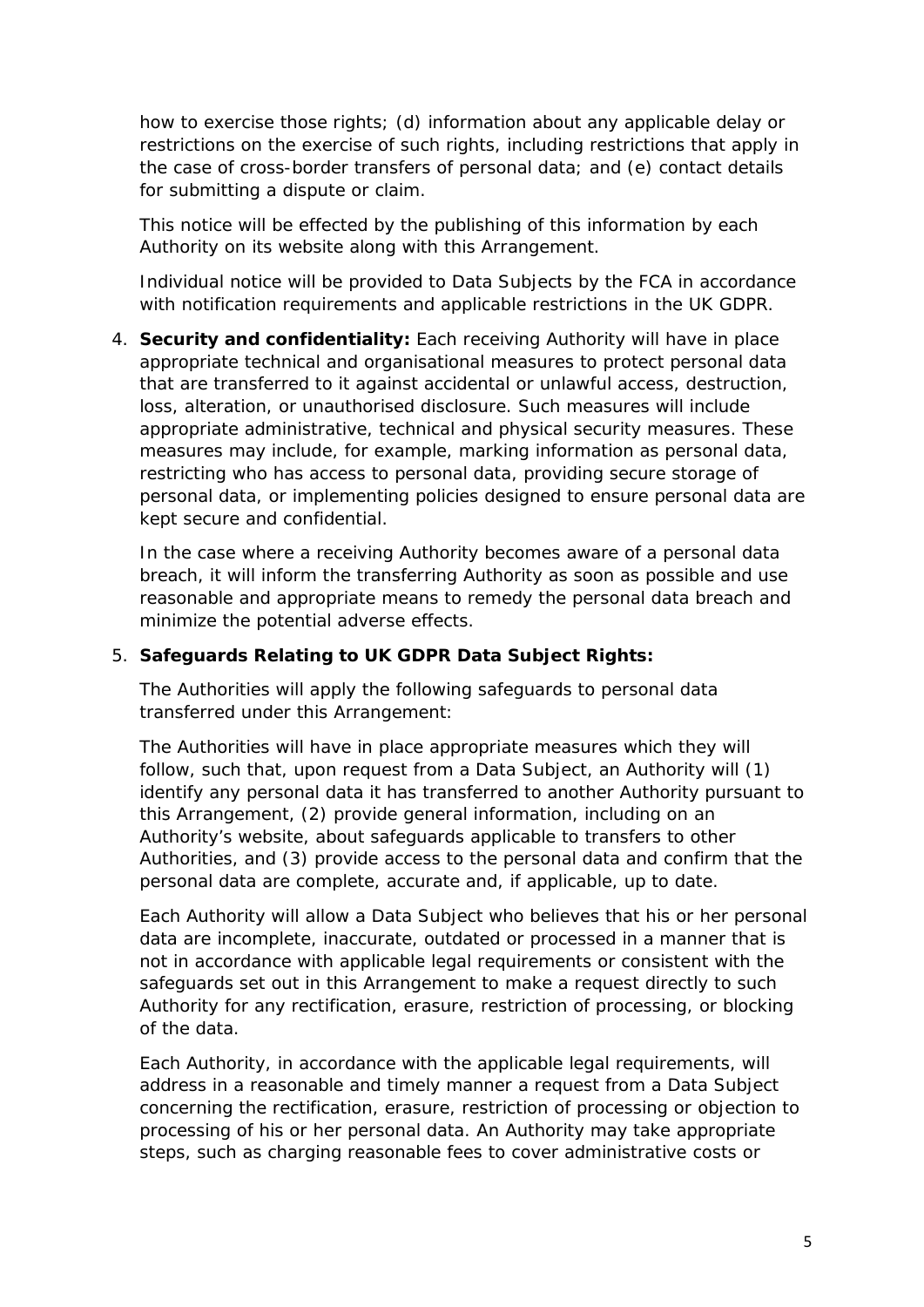declining to act on a request, where a Data Subject's requests are manifestly unfounded or excessive.

Each Authority may use automated means to more effectively fulfil its mandate. However, no Authority will take a legal decision concerning a Data Subject based solely on automated processing of personal data, including profiling, without human involvement.

Safeguards relating to UK GDPR Data Subject Rights are subject to an Authority's legal obligation not to disclose confidential information pursuant to professional secrecy or other legal obligations. These safeguards may be restricted to prevent prejudice or harm to supervisory or enforcement functions of the Authorities acting in the exercise of the official authority vested in them, such as for the monitoring or assessment of compliance with applicable laws or prevention or investigation of suspected offenses; for important objectives of general public interest, as recognised in the jurisdiction of the receiving Authority and, where necessary under the applicable legal requirements, of the transferring Authority, including in the spirit of reciprocity of international cooperation; or for the supervision of regulated individuals and entities. The restriction should be necessary and provided by law, and will continue only for as long as the reason for the restriction continues to exist.

## 6. **Onward transfers and sharing of personal data:**

6.1. Onward transfer of personal data

An Authority receiving personal data pursuant to this Arrangement will only onward transfer the personal data to a third party with the prior written consent of the transferring Authority, and if the third party provides appropriate assurances that are consistent with the safeguards in this Arrangement.

- 6.2. Sharing of personal data
	- 6.2.1. An Authority receiving personal data pursuant to this Arrangement will only share the personal data with the prior written consent of the transferring Authority, and if the third party provides appropriate assurances that are consistent with the safeguards in this Arrangement.
	- 6.2.2. Where assurances contemplated under the first paragraph cannot be provided by the third party, the personal data may be shared with the third party in exceptional cases if sharing the personal data is for important reasons of public interest, as recognised in the jurisdiction of the receiving Authority and, where necessary under the applicable legal requirements, of the transferring Authority, including in the spirit of reciprocity of international cooperation, or if the sharing is necessary for the establishment, exercise or defence of legal claims.
	- 6.2.3. Where sharing of personal data is for the purpose of conducting a civil or administrative enforcement proceeding, assisting in a self-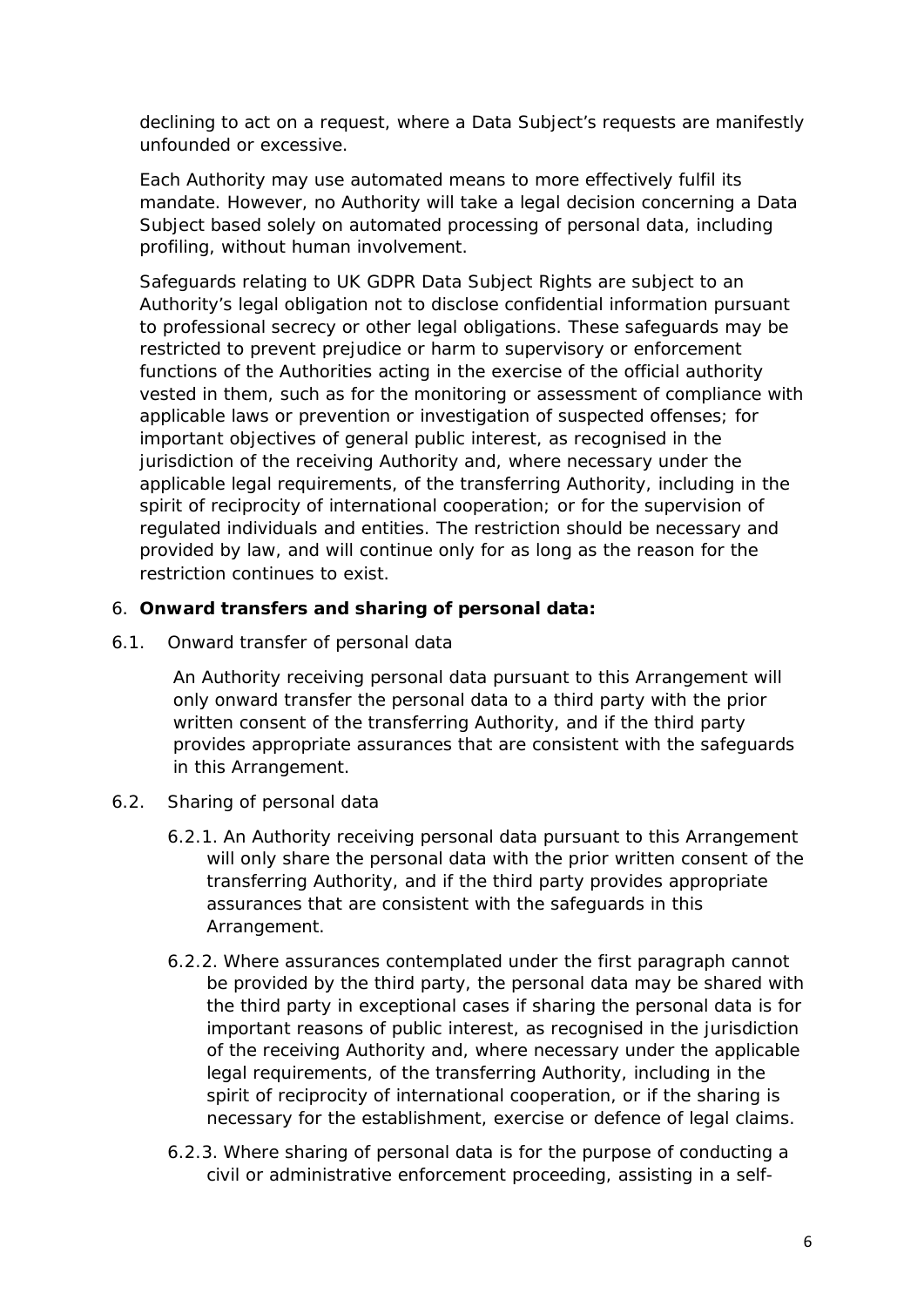regulatory organization's surveillance or enforcement activities, assisting in a criminal prosecution, or conducting any investigation for any general charge applicable to the violation of the provision specified in the request where such general charge pertains to a violation of the laws and regulations administered by the receiving Authority, including enforcement proceedings which are public, a receiving Authority may share personal data with a third party (such as public bodies, courts, self-regulatory organizations and participants in enforcement proceedings) without requesting consent from the transferring Authority, nor obtaining assurances, if the sharing is for purposes that are consistent with the purpose for which the data were initially transferred or with the general framework of the use stated in the request, and is necessary to fulfil the mandate and responsibilities of the receiving Authority and/or the third party. When sharing personal data received under this Arrangement with a self-regulatory organisation, the receiving Authority will ensure that the self-regulatory organization is able and will comply on an ongoing basis with the confidentiality protections set forth in Section III (4) of this Arrangement.

- 6.2.4. A receiving Authority may share personal data with a third party without requesting consent from the transferring Authority, nor obtaining assurances, in a situation where the sharing of personal data follows a legally enforceable demand or is required by law. The receiving Authority will notify the transferring Authority prior to the sharing and include information about the data requested, the requesting body and the legal basis for sharing. The receiving Authority will use its best efforts to limit the sharing of personal data received under this Arrangement, in particular through the assertion of all applicable legal exemptions and privileges.
- 7. **Limited data retention period:** The Authorities will retain personal data for no longer than is necessary and appropriate for the purpose for which the data are processed. Such retention period will comply with the applicable laws, rules and/or regulations governing the retention of such data in the jurisdiction of the receiving Authority.
- 8. **Redress:** Each Authority acknowledges that a Data Subject who believes that an Authority has failed to comply with the safeguards as set forth in this Arrangement, or who believes that his or her personal data have been subject to a personal data breach, may seek redress against that Authority to the extent permitted by applicable legal requirements. This redress may be exercised before any competent body, which may include a court, in accordance with the applicable legal requirements of the jurisdiction where the alleged non-compliance with the safeguards in this Arrangement occurred. Such redress may include monetary compensation for damages.

In the event of a dispute or claim brought by a Data Subject concerning the processing of the Data Subject's personal data against the transferring Authority, the receiving Authority or both Authorities, the Authorities will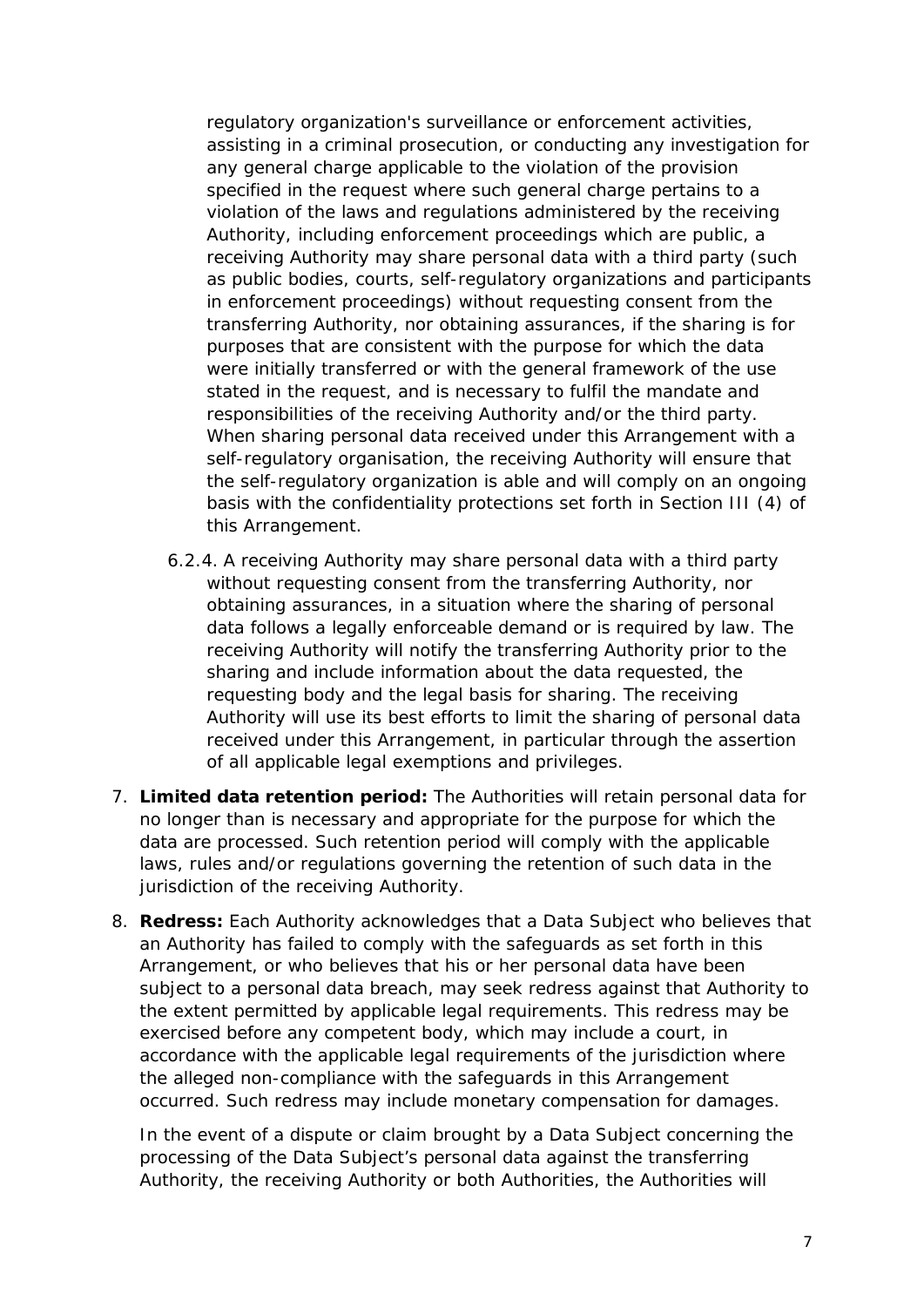inform each other about any such disputes or claims, and will use best efforts to settle the dispute or claim amicably in a timely fashion.

If an Authority or the Authorities are not able to resolve the matter with the Data Subject, the Authorities will use other methods by which the dispute could be resolved unless the Data Subject's requests are manifestly unfounded or excessive. Such methods will include participation in nonbinding mediation or other non-binding dispute resolution proceedings initiated by the Data Subject or by the Authority concerned. Participation in such mediation or proceedings may be done remotely (such as by telephone or other electronic means).

If the matter is not resolved through cooperation by the Authorities, nor through non-binding mediation or other non-binding dispute resolution proceedings, the receiving Authority will report this to the assessment group and to the transferring Authority, as outlined in Section IV of this Arrangement. In situations where a Data Subject raises a concern and a transferring Authority is of the view that a receiving Authority has not acted consistent with the safeguards set out in this Arrangement, a transferring Authority will suspend the transfer of personal data under this Arrangement to the receiving Authority until the transferring Authority is of the view that the issue is satisfactorily addressed by the receiving Authority, and will inform the Data Subject thereof.

# **IV. Oversight**

- 1. Each Authority will conduct periodic reviews of its own policies and procedures that implement this Arrangement and of their effectiveness, the results of which will be communicated to the assessment group described in paragraph IV (4) below. Upon reasonable request by an Authority, the other Authority will review its personal data processing policies and procedures to ascertain and confirm that the safeguards in this Arrangement are being implemented effectively. The results of the review will be communicated to the Authority that requested the review.
- 2. In the event that a receiving Authority is unable to effectively implement the safeguards in this Arrangement for any reason, it will promptly inform the transferring Authority and the assessment group described in paragraph IV (4) below, in which case the transferring Authority will temporarily suspend the transfer of personal data under this Arrangement to the receiving Authority until such time as the receiving Authority informs the transferring Authority that it is again able to act consistent with the safeguards.
- 3. In the event that a receiving Authority is not willing or able to implement the outcome of the non-binding mediation or other non-binding dispute resolution proceeding referred to in Section III (8) of this Arrangement, it will promptly inform the transferring Authority and the assessment group described in paragraph IV (4) below.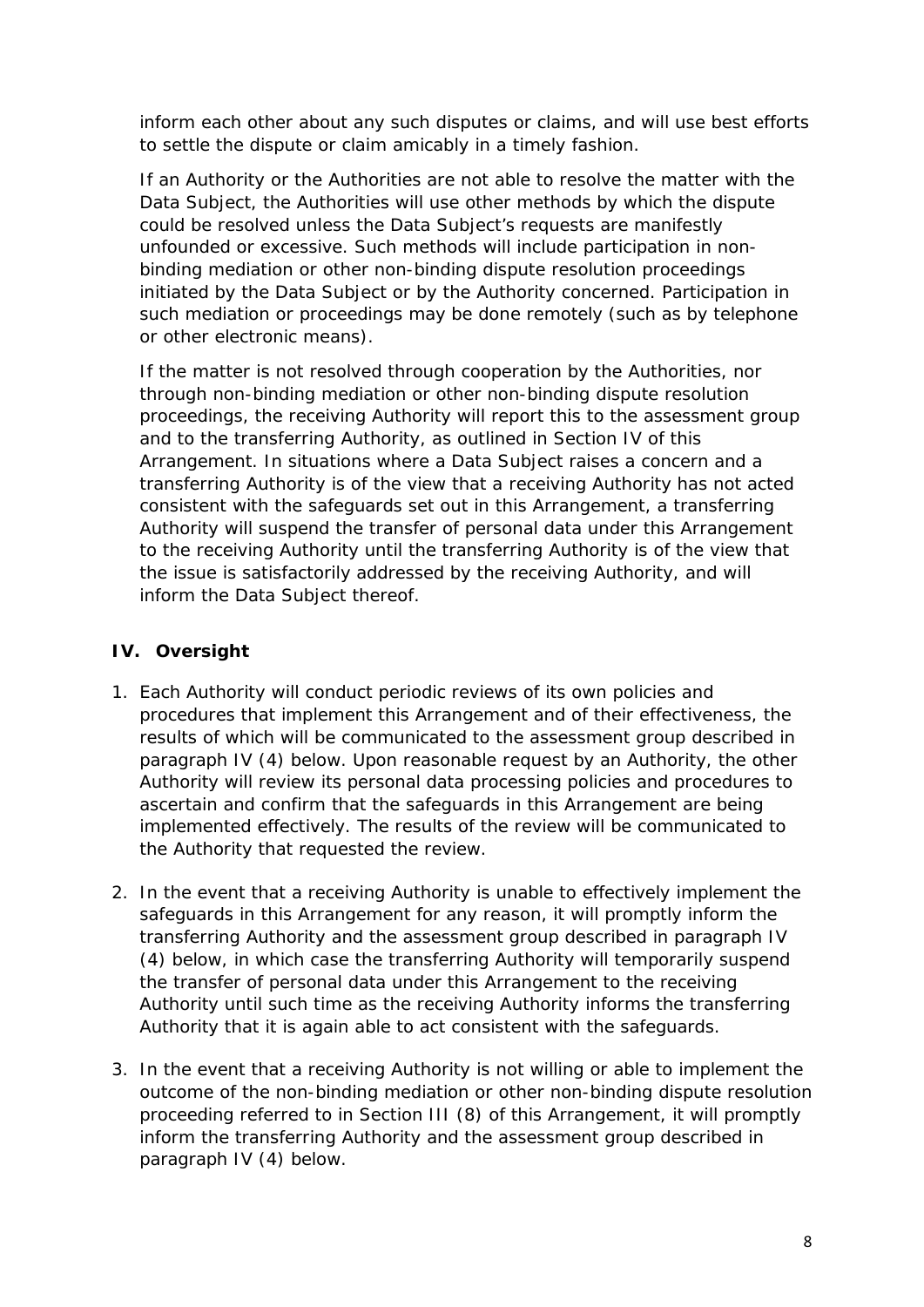- 4. An assessment group ("Assessment Group") established as a sub-committee of the authorities participating in the IOSCO AA will conduct periodic reviews on implementation of the safeguards in this Arrangement, and will consider best practices with a view to continuing to enhance the protections of personal data where appropriate. Following notice and opportunity to be heard, if the Assessment Group determines that there has been a demonstrated change in the willingness or ability of an Authority to act consistent with the provisions of this Arrangement, the Assessment Group will inform the other Authority thereof. For purposes of its review, the Assessment Group will have due regard to the information provided by the receiving Authority not being willing or able to implement the outcome of the non-binding mediation or other non-binding dispute resolution proceeding referred to in Section III (8) of this Arrangement. Personal data pertaining to Data Subjects involved in any such proceedings will in principle be anonymized before being provided to the Assessment Group. In addition, the Assessment Group may develop recommendations with respect to the enhancement of the Authority's policies and procedures for the protection of personal data.
- 5. The Assessment Group will make written recommendations to an Authority where the Assessment Group finds material deficiencies in the policies and procedures that the Authority has in place to implement the safeguards. If the Assessment Group determines that material deficiencies are not being addressed and that there has been a demonstrated change in the willingness or ability of the Authority to act consistent with this Arrangement, following notice and an opportunity to be heard, it may recommend to the AA Decision Making Group ("AA DMG") that the Authority's participation in this Arrangement be discontinued. Any decision of the AA DMG may be appealed by an Authority or by the Assessment Group to the IOSCO Board members that are authorities participating in the IOSCO AA.
- 6. In situations where the transferring Authority is of the view that the receiving Authority has not acted consistent with the safeguards set out in this Arrangement, the transferring Authority will suspend the transfer of personal data to the receiving Authority under this Arrangement until the issue is satisfactorily addressed by the receiving Authority. In the event that the transferring Authority suspends the transfer of personal data to the receiving Authority under this paragraph IV (6) or under paragraph IV (2) above, or resumes transfers after any such suspension, it will promptly inform the Assessment Group, which will in turn inform the other authorities participating in the IOSCO AA.

## **V. Revision and discontinuation**

1. The Authorities may consult and revise by mutual consent the terms of this Arrangement in the event of substantial change in the laws, regulations or practices affecting the operation of this Arrangement.